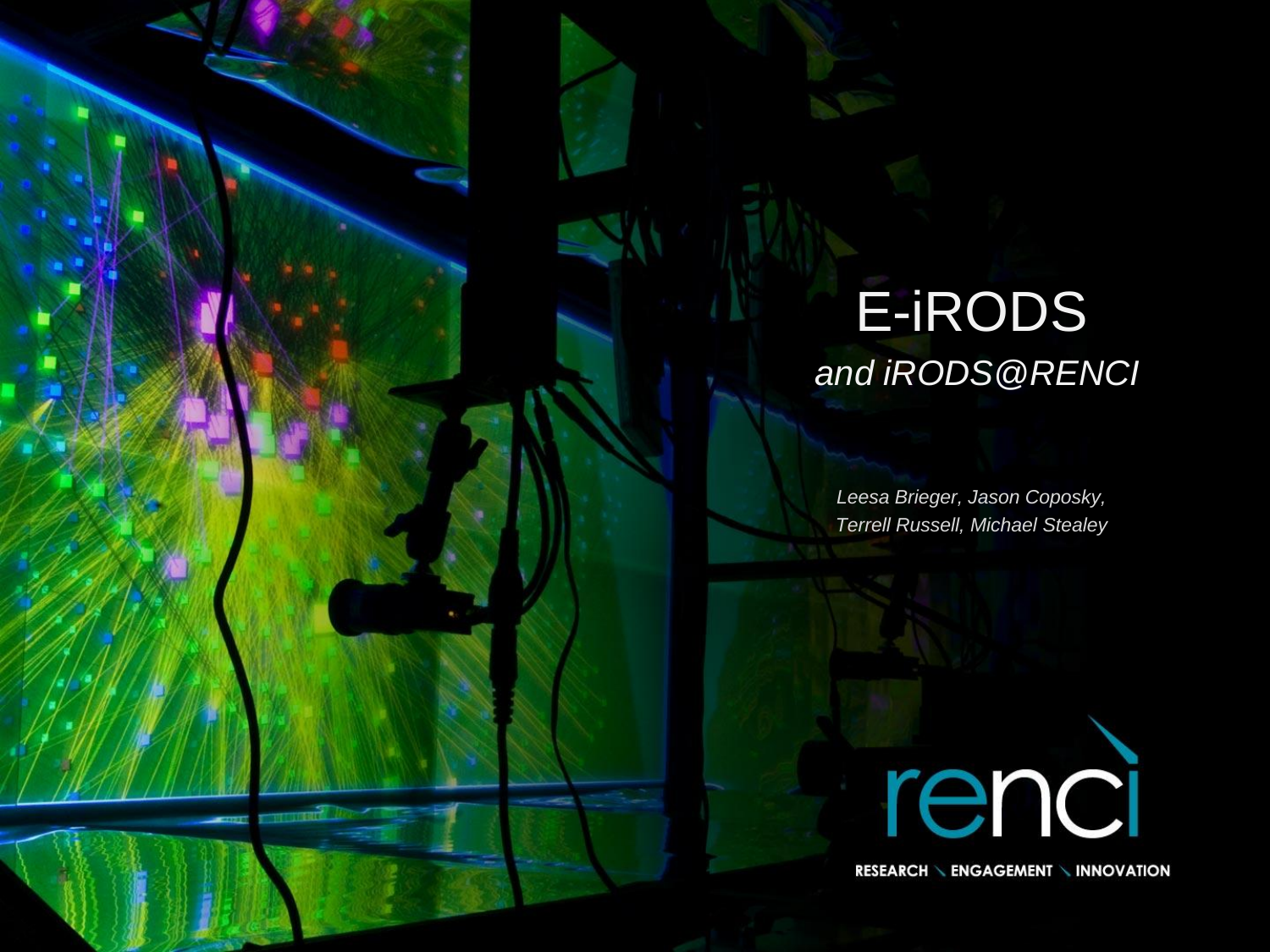### E-iRODS 3.0 Beta

- Initial release based on iRODS 3.0
	- Tracks community code, with a delay
- Hardened binary release of iRODS
	- Passes continuous integration with back-ported bug fixes from community trunk
	- Packaging and signing: initially RPM and DEB
- Certification
- **Documentation**
- Subscription Support Contracts

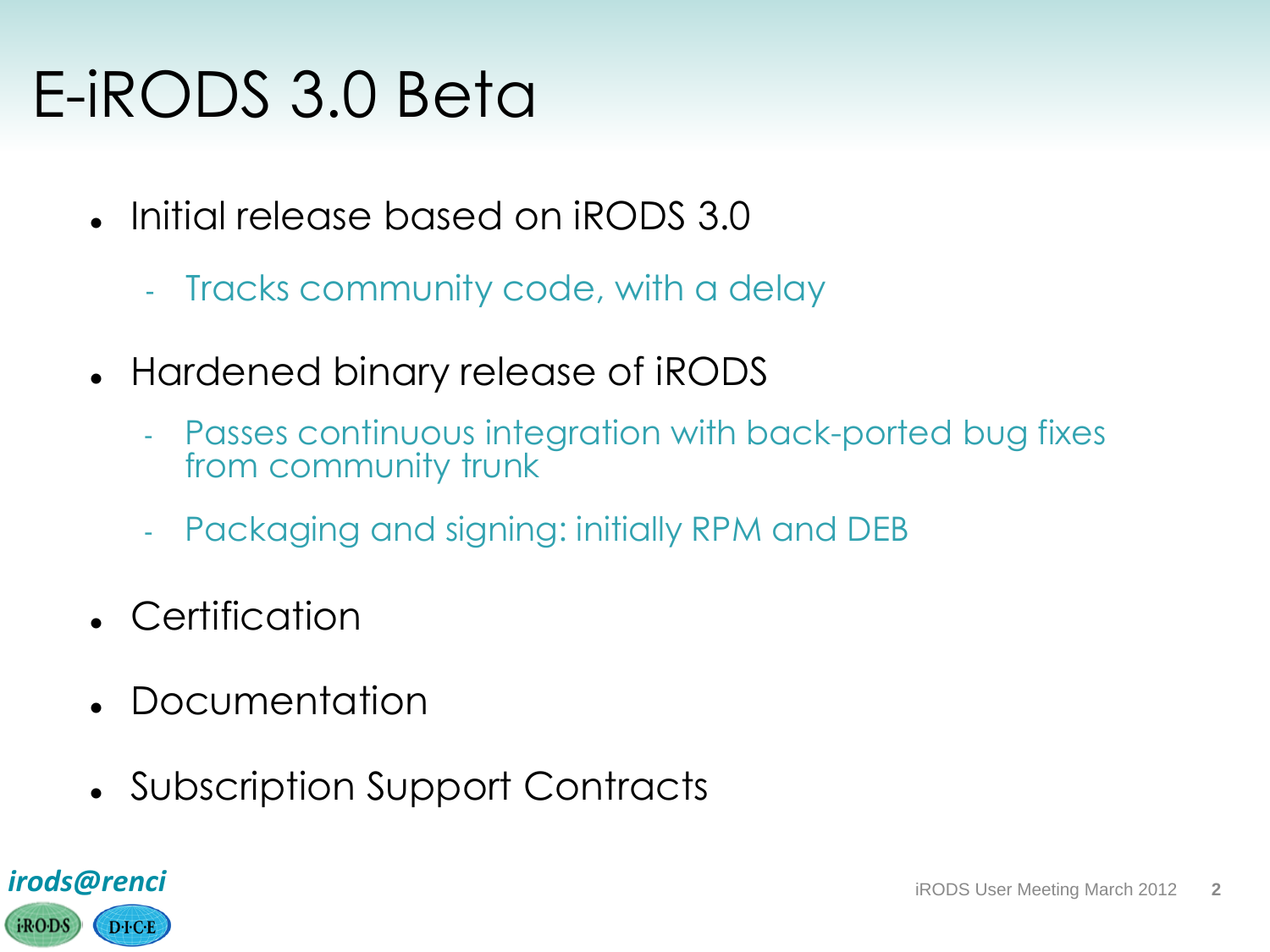### Differences in Priority

• iRODS – features and funding

- E-iRODS testing, packaging, and support
	- Newest features are not supported, yet

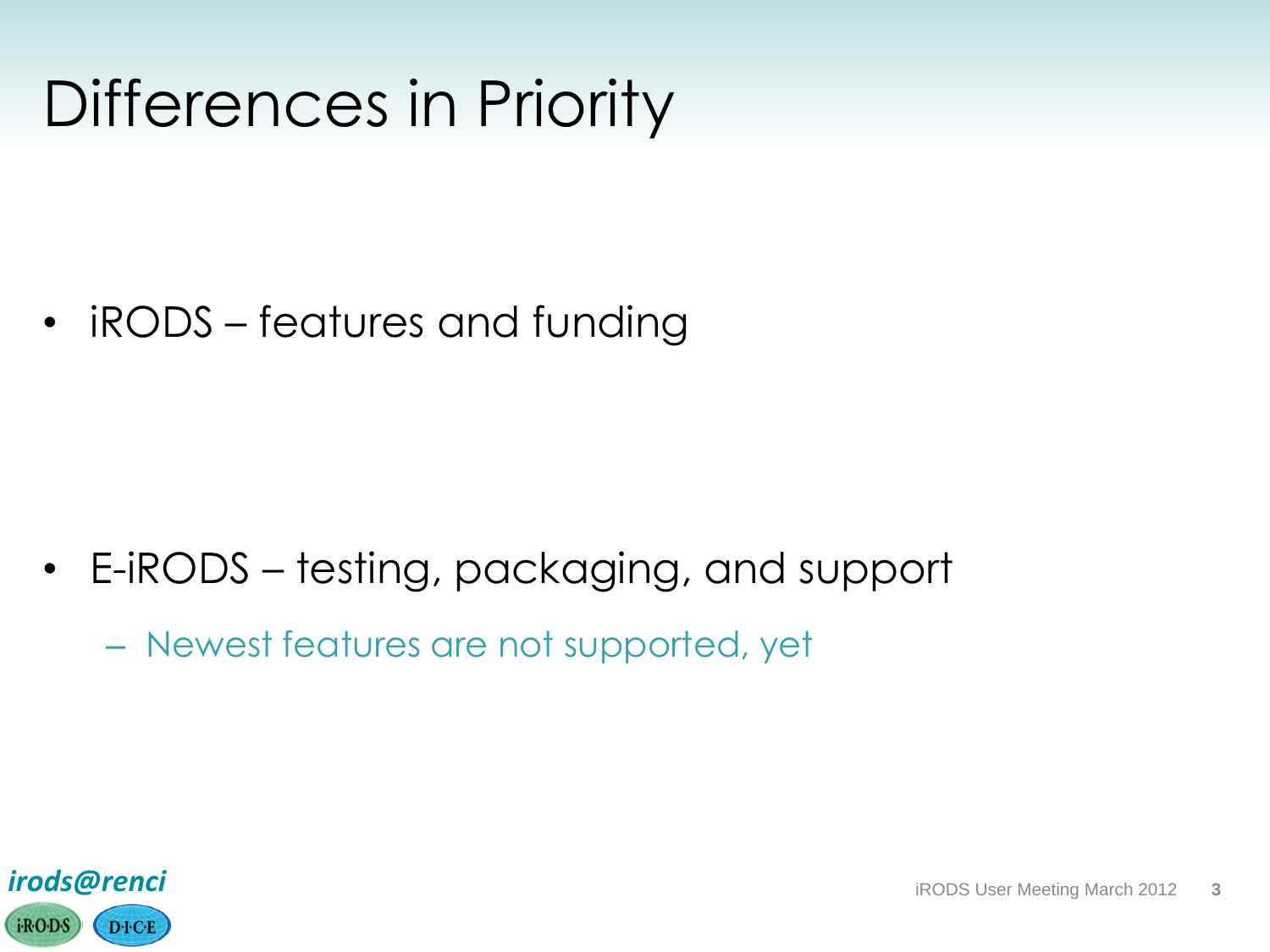# E-iRODS Certification

- 100% test coverage of server-side APIs: n-way testing across all combinations of selected platforms and topologies
- Platforms
	- CentOS 5.7
	- Ubuntu 11.04
- Topologies
	- Single Zone: iCAT server + 2 non-iCAT servers
	- Federation: two single zones

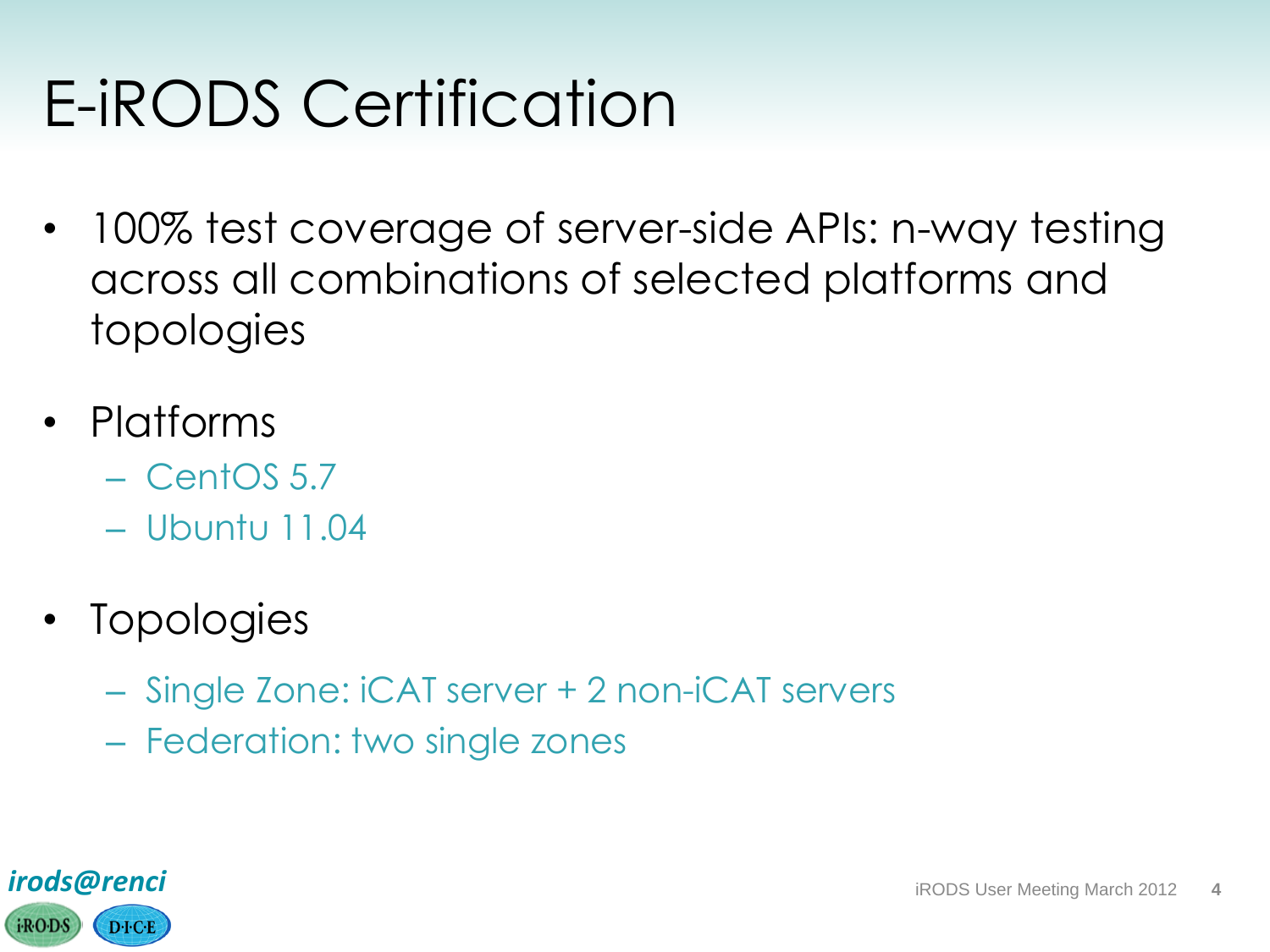### E-iRODS Certification





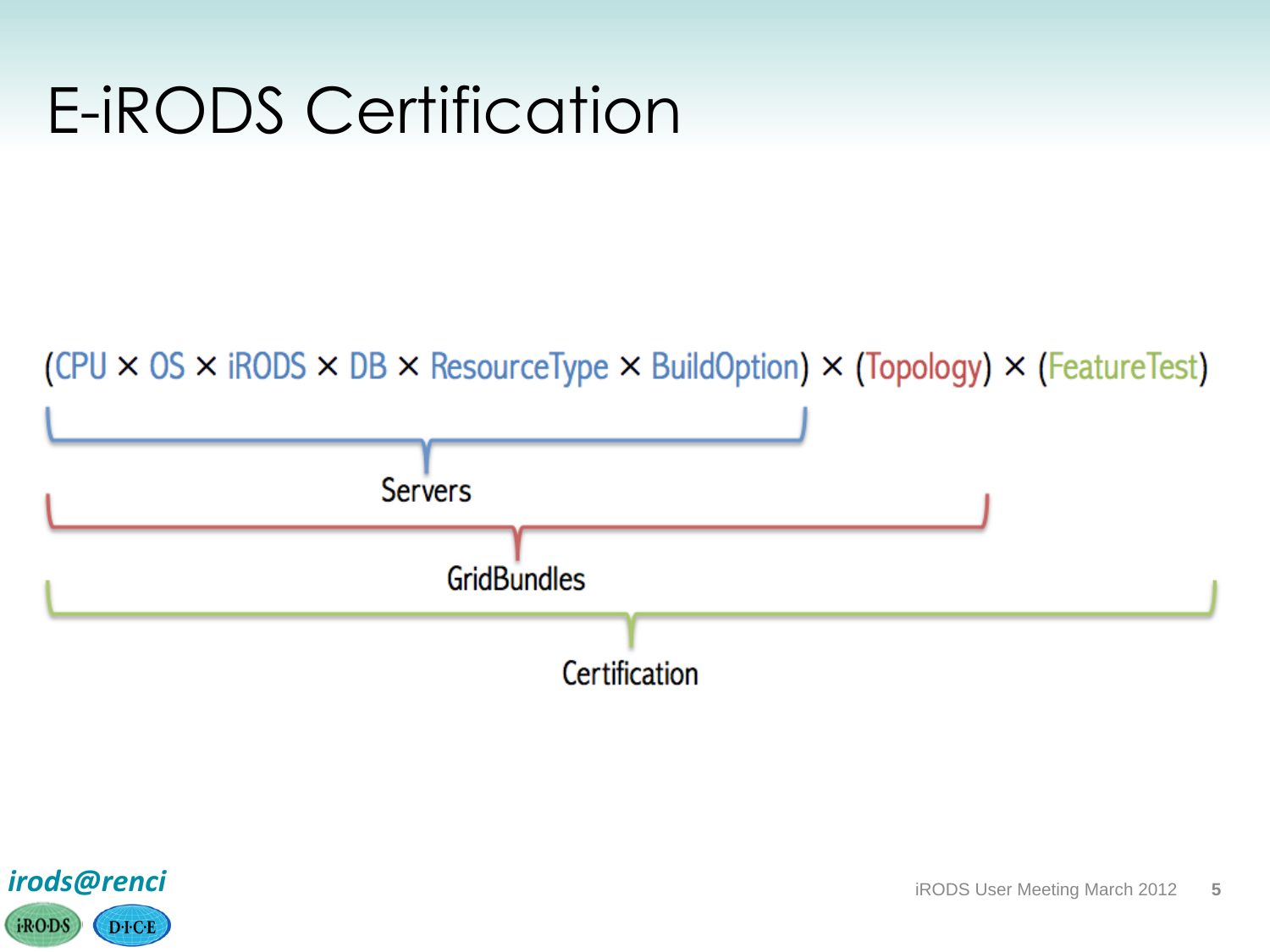# RENCI E-iRODS Testing Environment



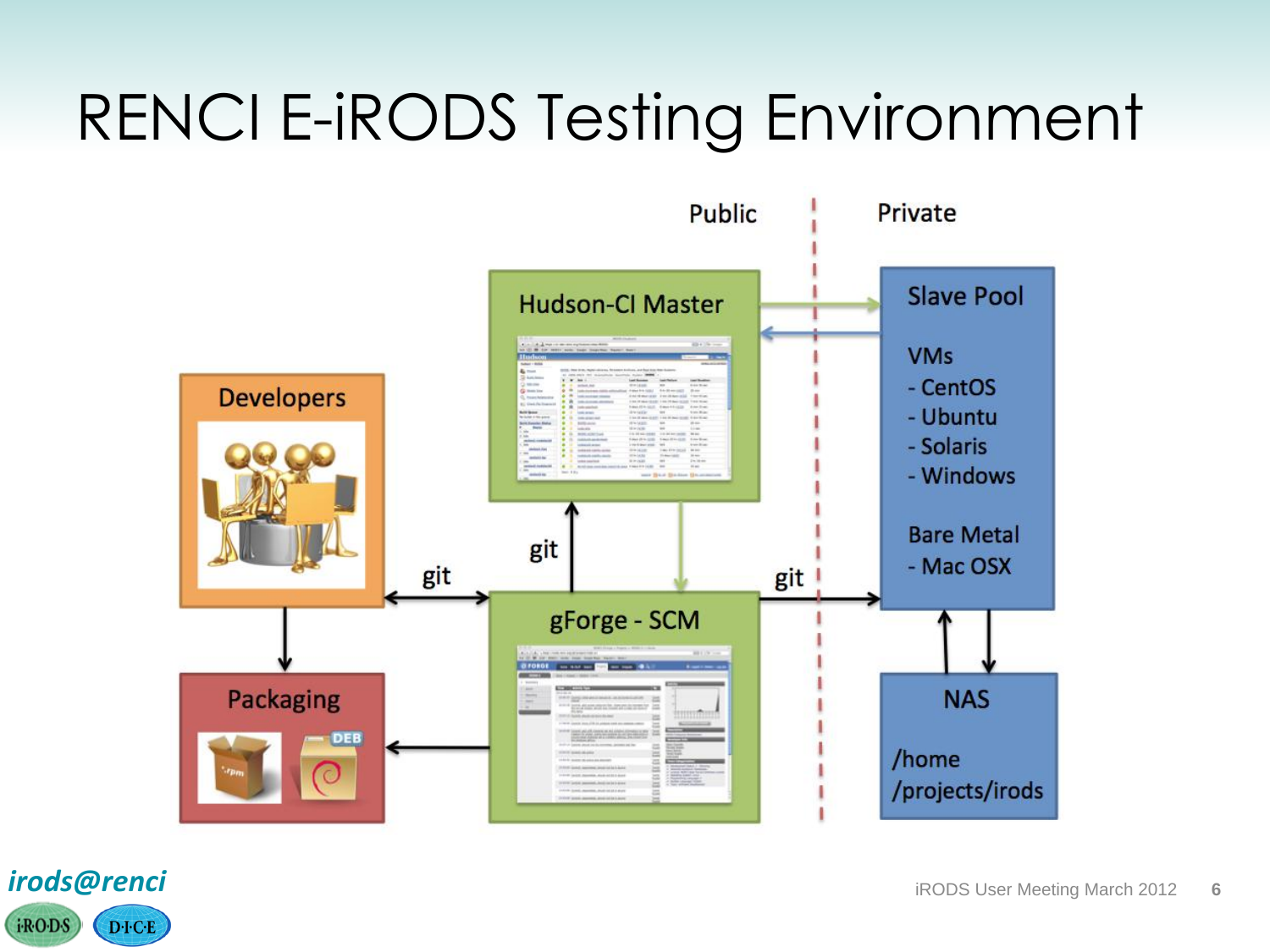#### Open Source Software for the Test Environment

- git
- python
	- celery
	- nose
- erlang
	- rabbitmq
- javascript
	- node.js
- bash

#### *Developed at RENCI:*

- gridbundle
	- schema.json
	- validator.js
- deploy\_gridbundle.py
- assertiCmd/assertiCmdFail

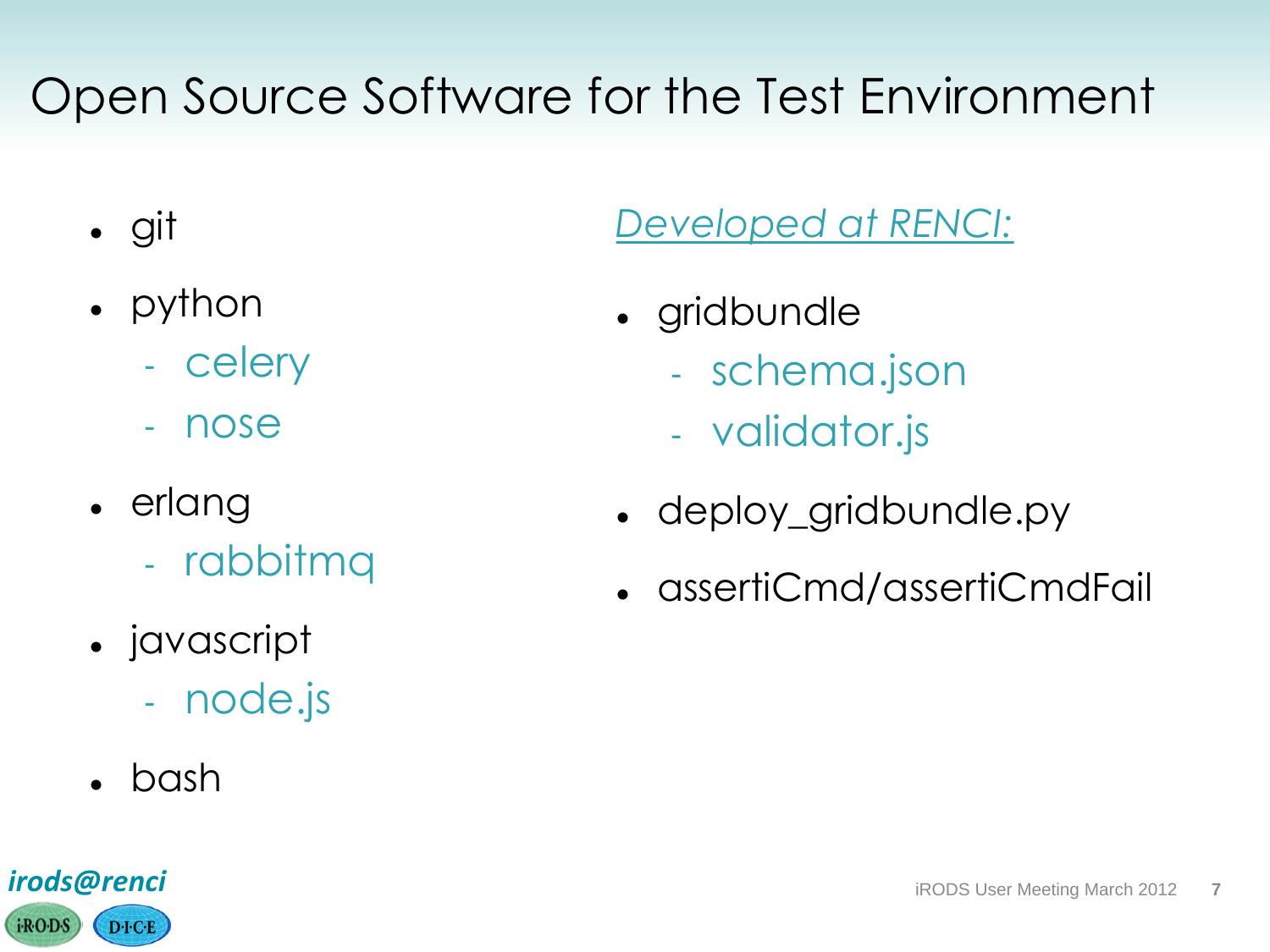# RENCI E-iRODS Testing



- Hudson launches task on Slave Pool
- Slave Pool runs script to "deploy a gridbundle"
	- gridbundle topological definition of an n-zone iRODS network (json)



- Tests run against the resulting "live grid"
	- automated and/or manual testing
	- aggregates test results from various machines

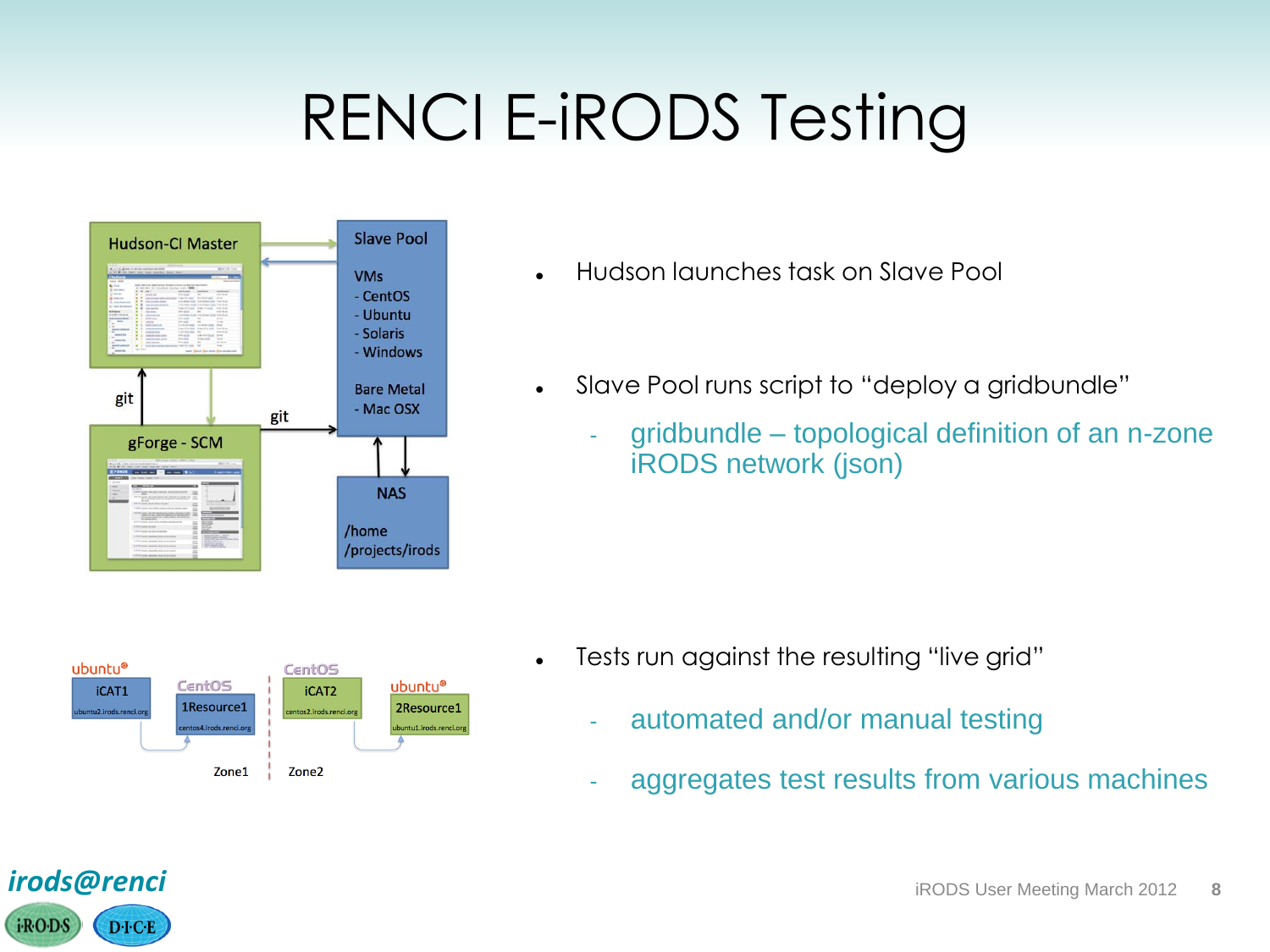# Deploying a Gridbundle

- validate gridbundle is well-formed
- validate testbed capacity is sufficient
- foreach iCAT server
	- send celery request, wait for success
	- populate gridbundle data structure (IP and hostname)
	- foreach resource server
		- send celery request, wait for success
		- populate gridbundle data structure (IP and hostname)
- write out populated gridbundle to livegrid.json

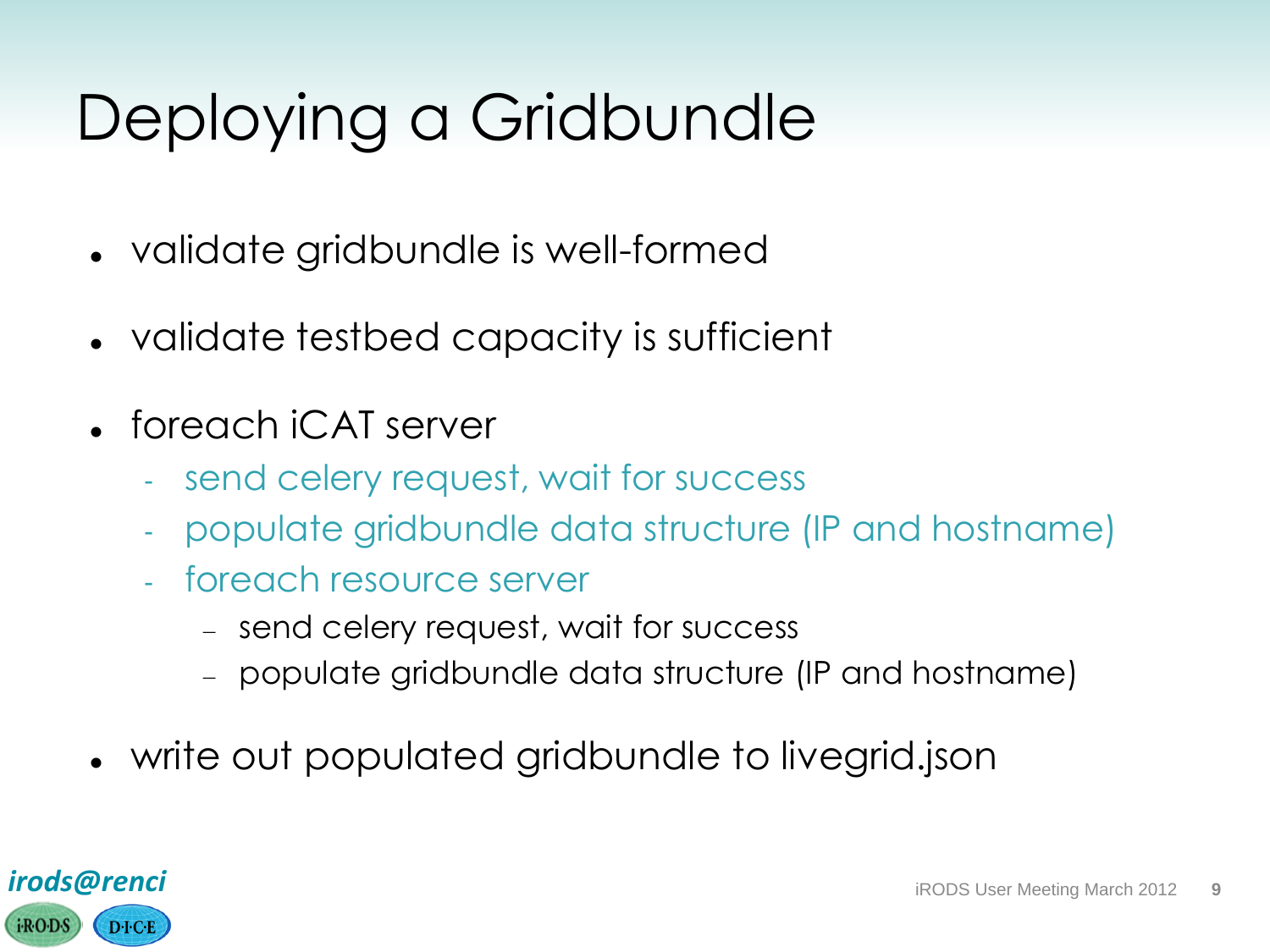# Deploying a Gridbundle

Single Zone: One iCAT with two resources



Federation: Two iCATs with one resource each



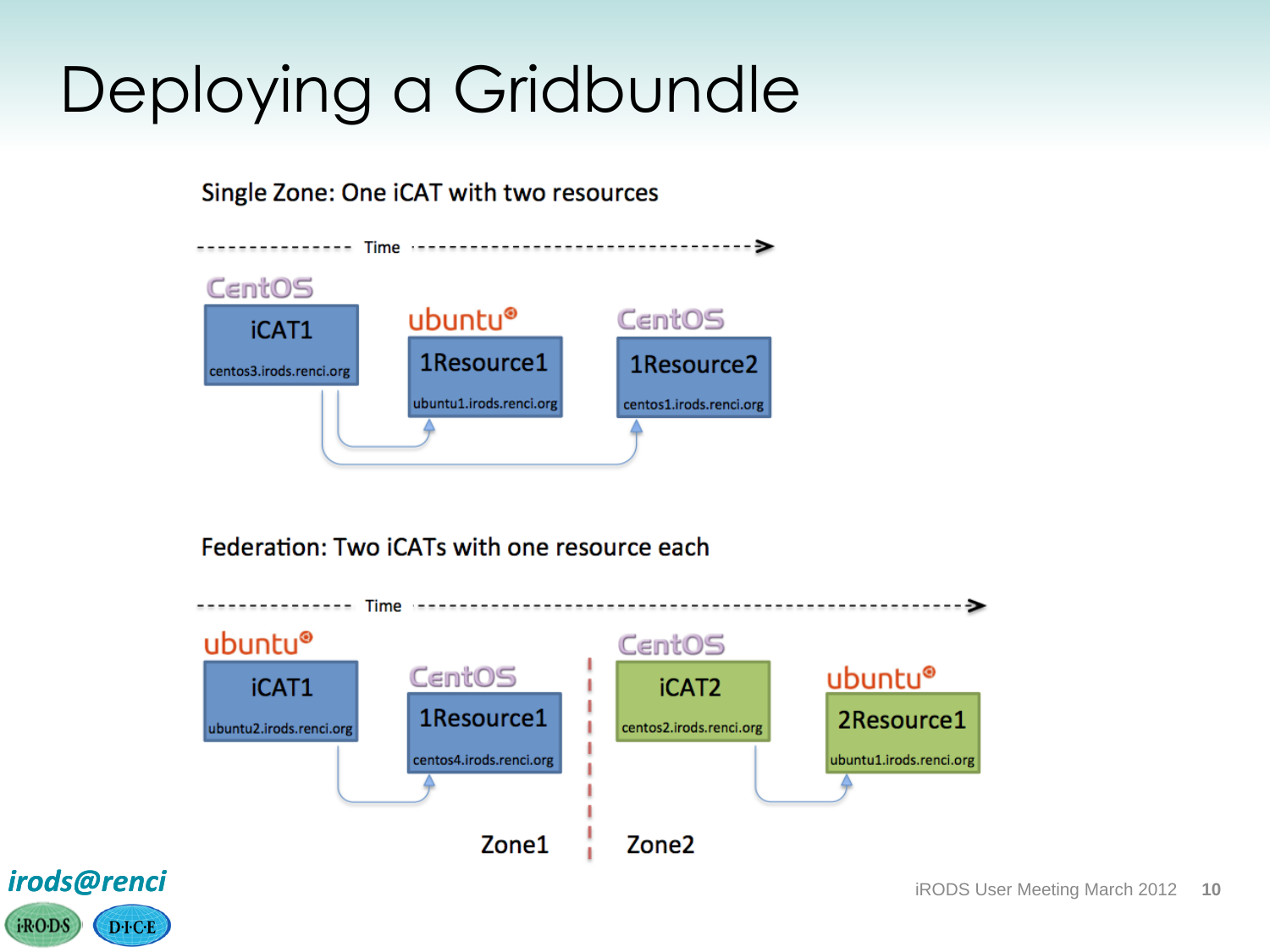### Gridbundle Combinations

Topologies - Resource Configurations - Platforms

- Single Zone and Federated
- Resources cache, compound, DBR (postgres, mysql)
- Ubuntu, CentOS (soon: MacOSX, Solaris, Windows)

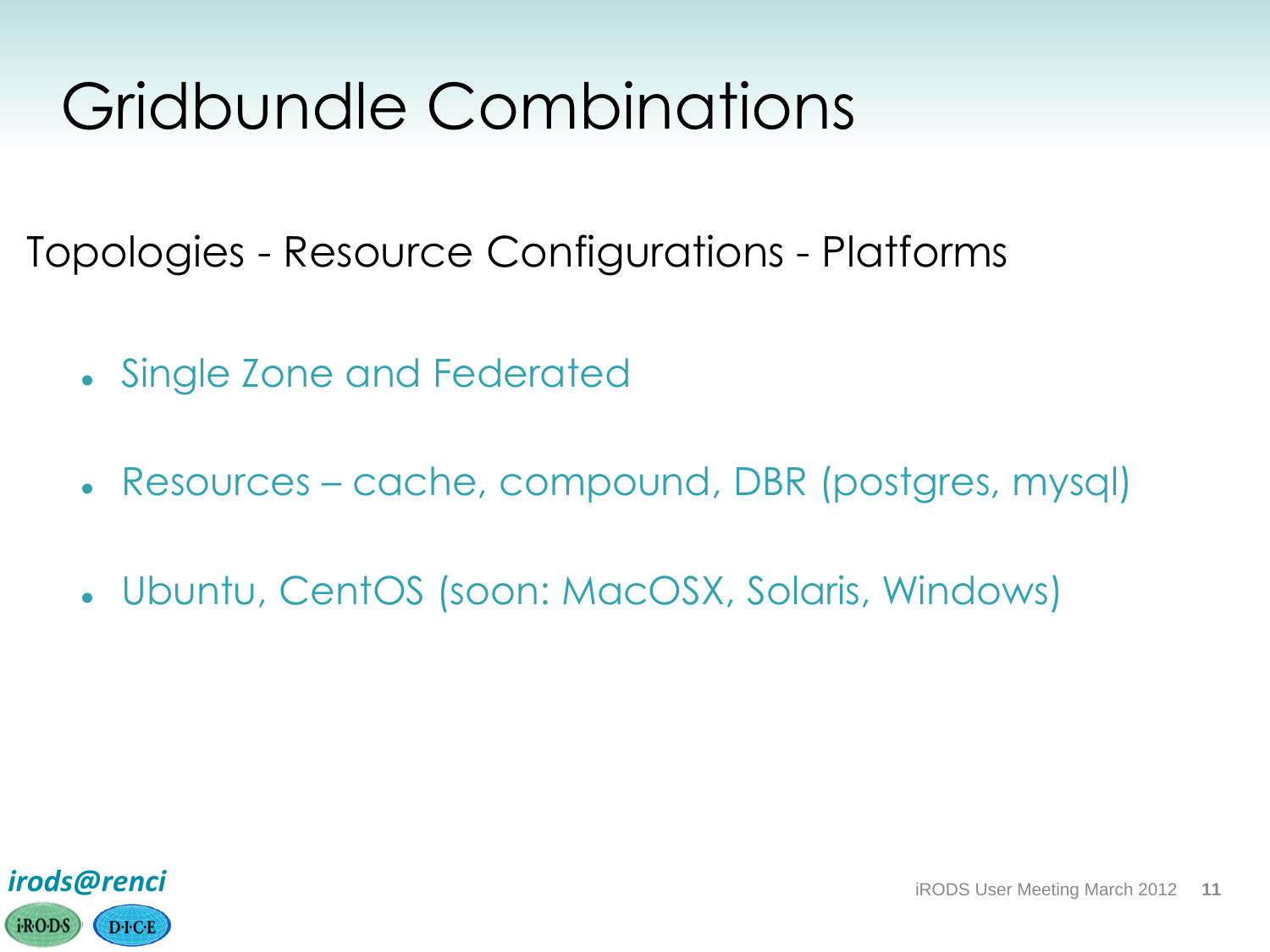#### Documentation

- (2010) iRODS Primer: integrated Rule-Oriented Data System (Synthesis Lectures on Information Concepts, Retrieval, and Services)<http://www.amazon.com/dp/1608453332>
- (2011) The integrated Rule-Oriented Data System (iRODS 3.0) Micro-service Workbook <http://www.amazon.com/dp/1466469129>
- E-iRODS Manual [http://e-irods.com](http://e-irods.com/)
- iRODS Wiki [http://irods.org](http://irods.org/)

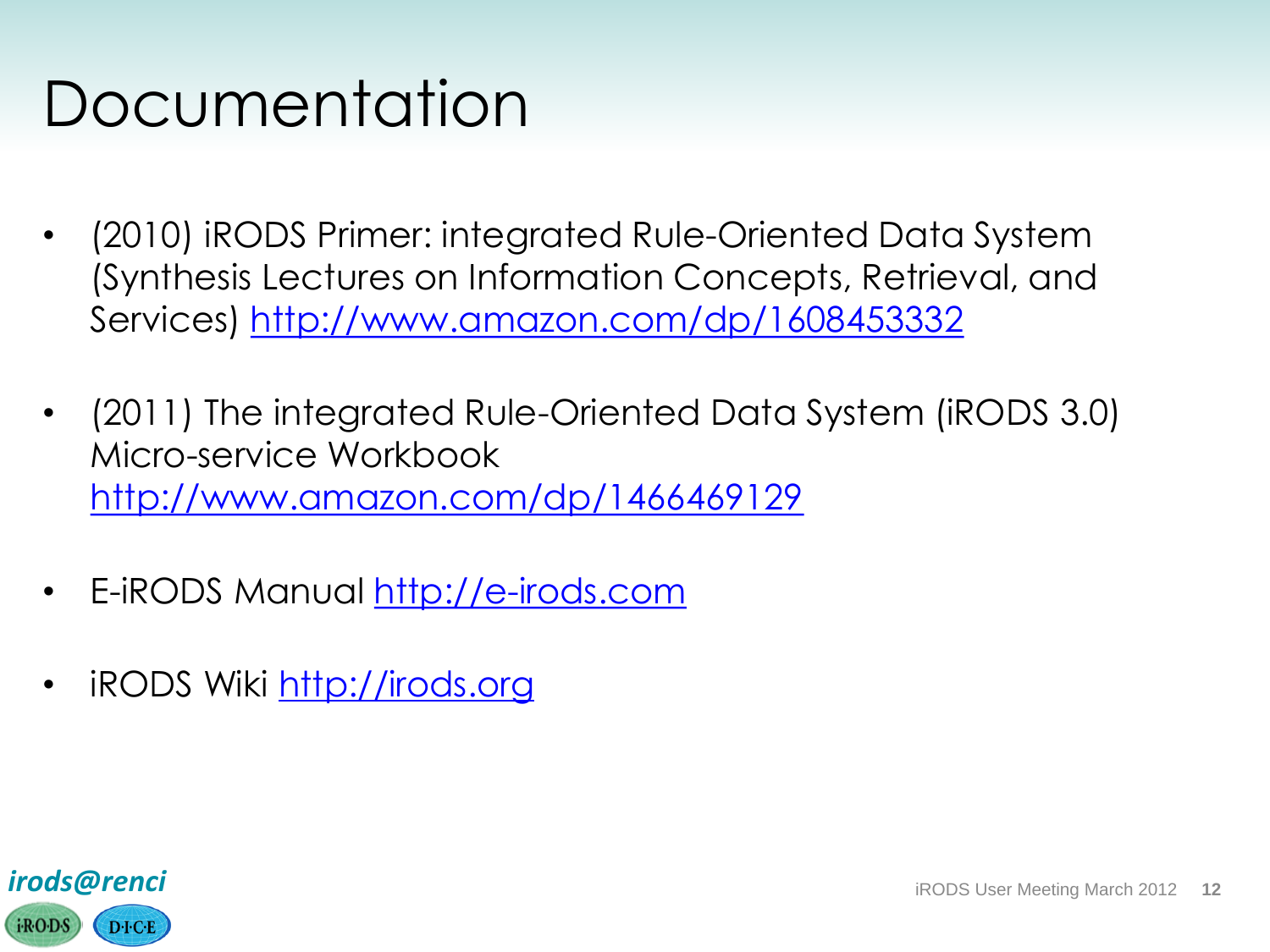# Support Contracts

- Tutorial packages
	- User and administrator tutorials
	- On-site hands-on or web conferencing
- Technology preview packages
	- Helpdesk response to usage problems: iRODS, E-iRODS
- Production support packages
	- Bug fixes and problem closure for E-iRODS supported components on supported platforms
- Development support packages
	- Community or proprietary feature development